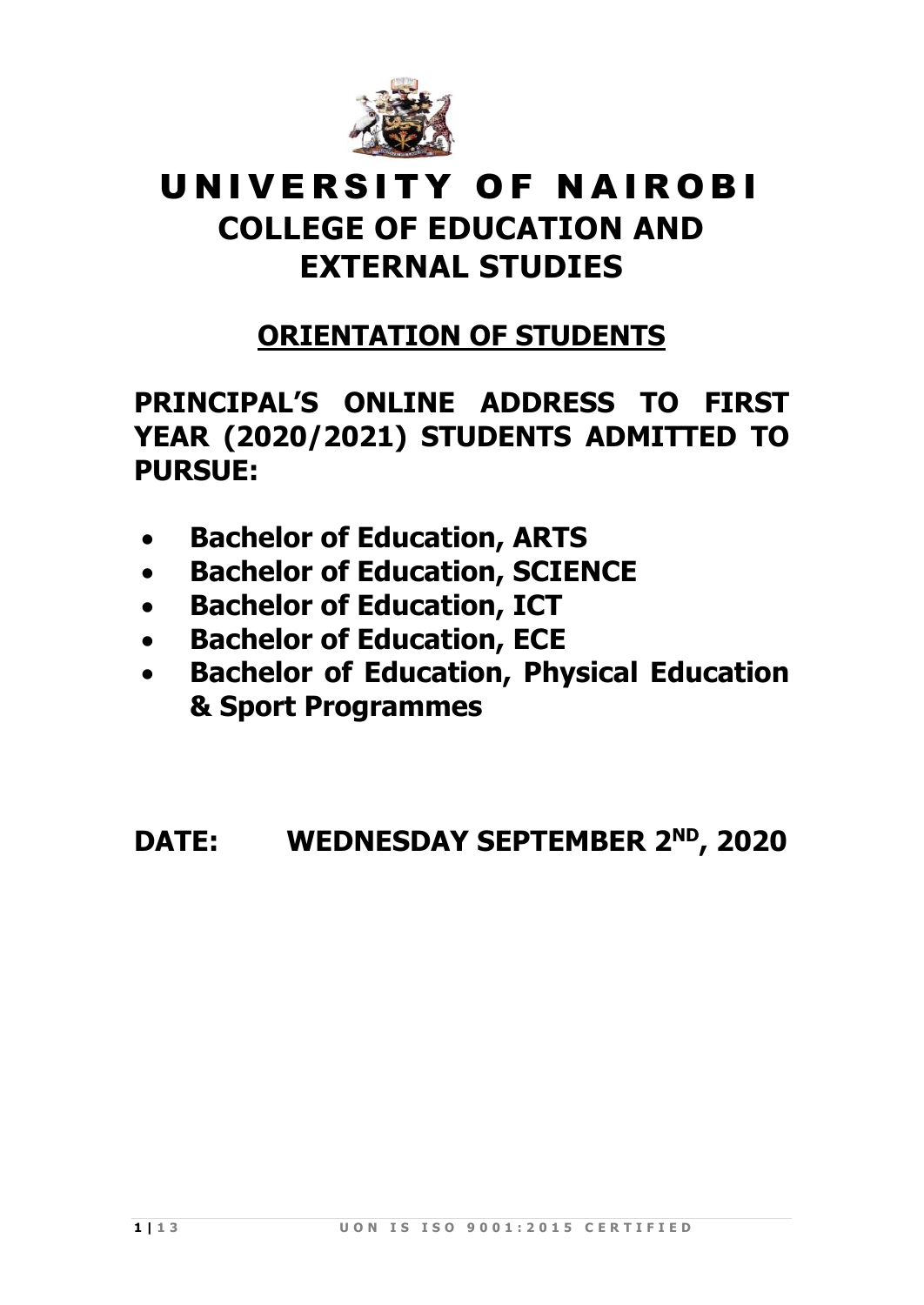**Good morning everyone. My name is Prof. Isaac Jumba, Principal College of Education and External Studies, University of Nairobi.**

**I wish to warmly welcome ALL First Year students who have joined the University of Nairobi in the 2020/2021 Academic Year, and in particular those who have been admitted to the College of Education and External Studies – the College of choice for pursuing education programmes in Kenya.**

**I am more than pleased to make the following Welcoming Remarks. I note that you have been admitted to pursue**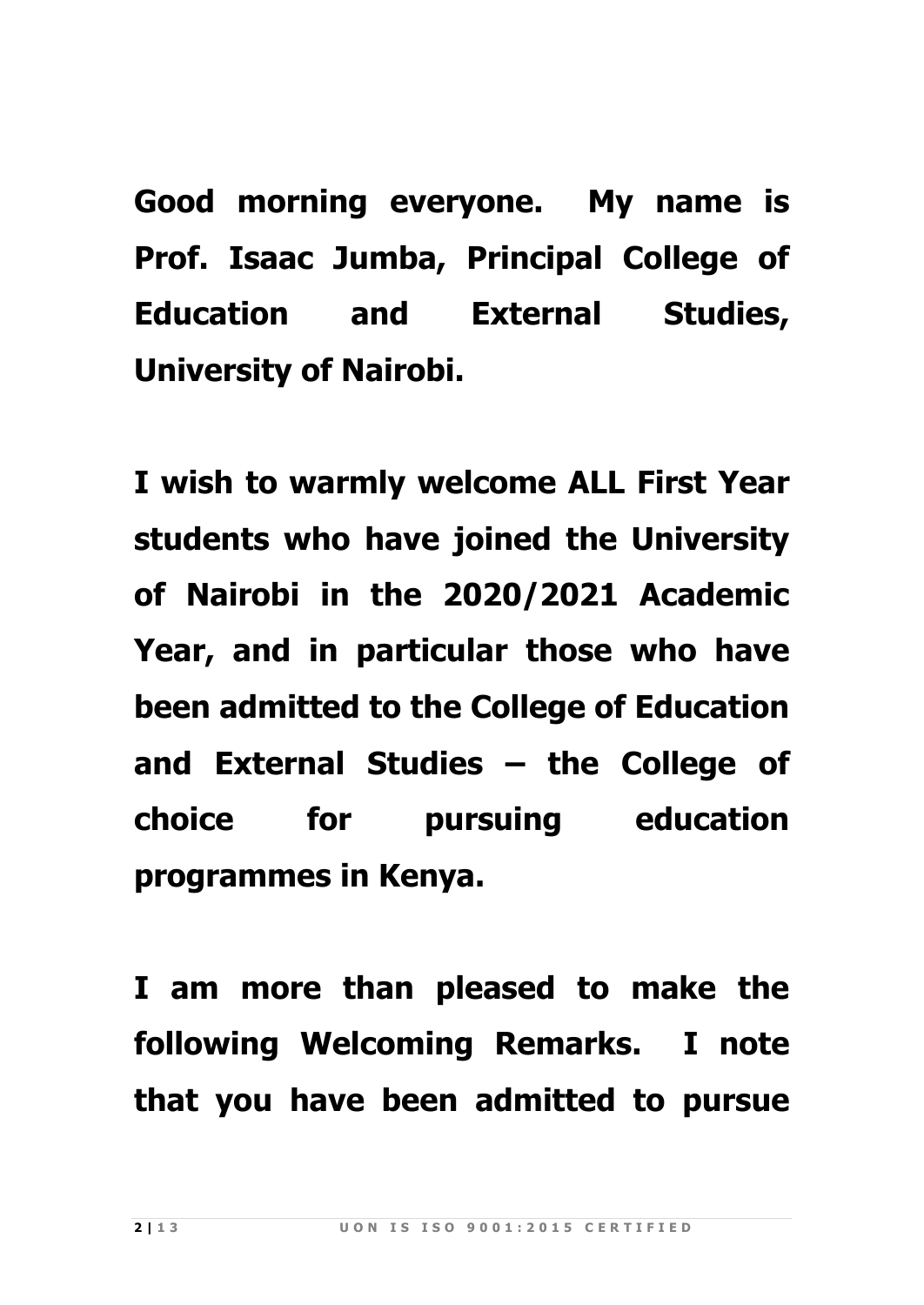**the following five degree programmes in the School of Education:**

- **1. Bachelor of Education Arts**
- **2. Bachelor of Education Science**
- **3. Bachelor of Education ICT**
- **4. Bachelor of Education in Early Childhood Education**
- **5. Bachelor of Education in Physical Education and Sport.**

**I wish to assure you that you have made the right choice since all Education programmes offered here are of high quality, competitive, marketable and highly benchmarked with those offered in other institutions worldwide. They have been designed to meet stakeholder expectations, both locally and internationally.**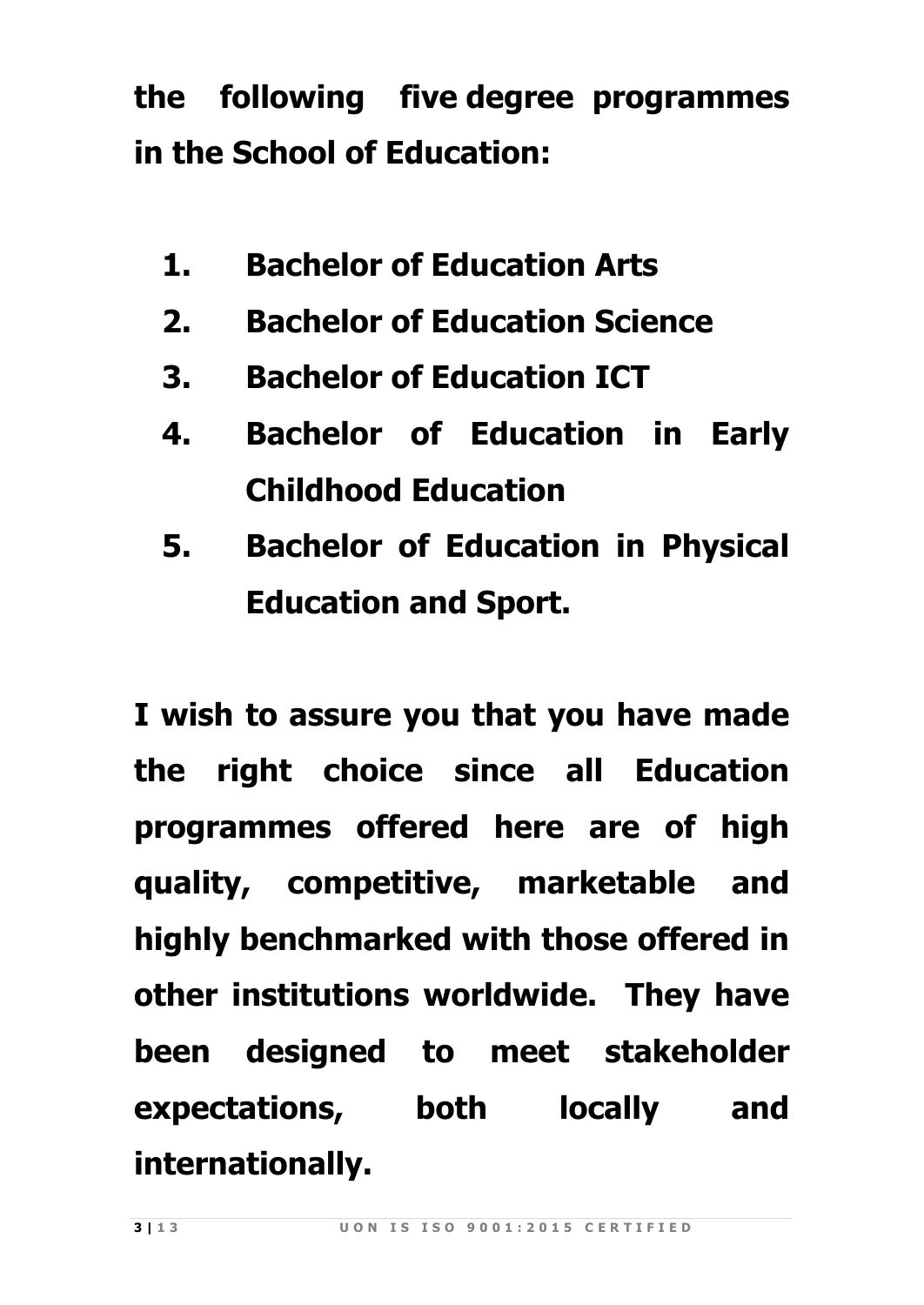**The purpose of this orientation is to acquaint you with University of Nairobi policies and procedures, help you realize and confirm that you are now a University of Nairobi student, help you familiarize with the various units at the College, and finally, to sensitize you on College profile, facilities, activities, and clubs and societies available.** 

**The College of Education and External Studies is situated near Kikuyu Town, approximately 25 kilometers west of the Nairobi City Centre.** 

**The College is a key player in the training of teachers and other human resource,**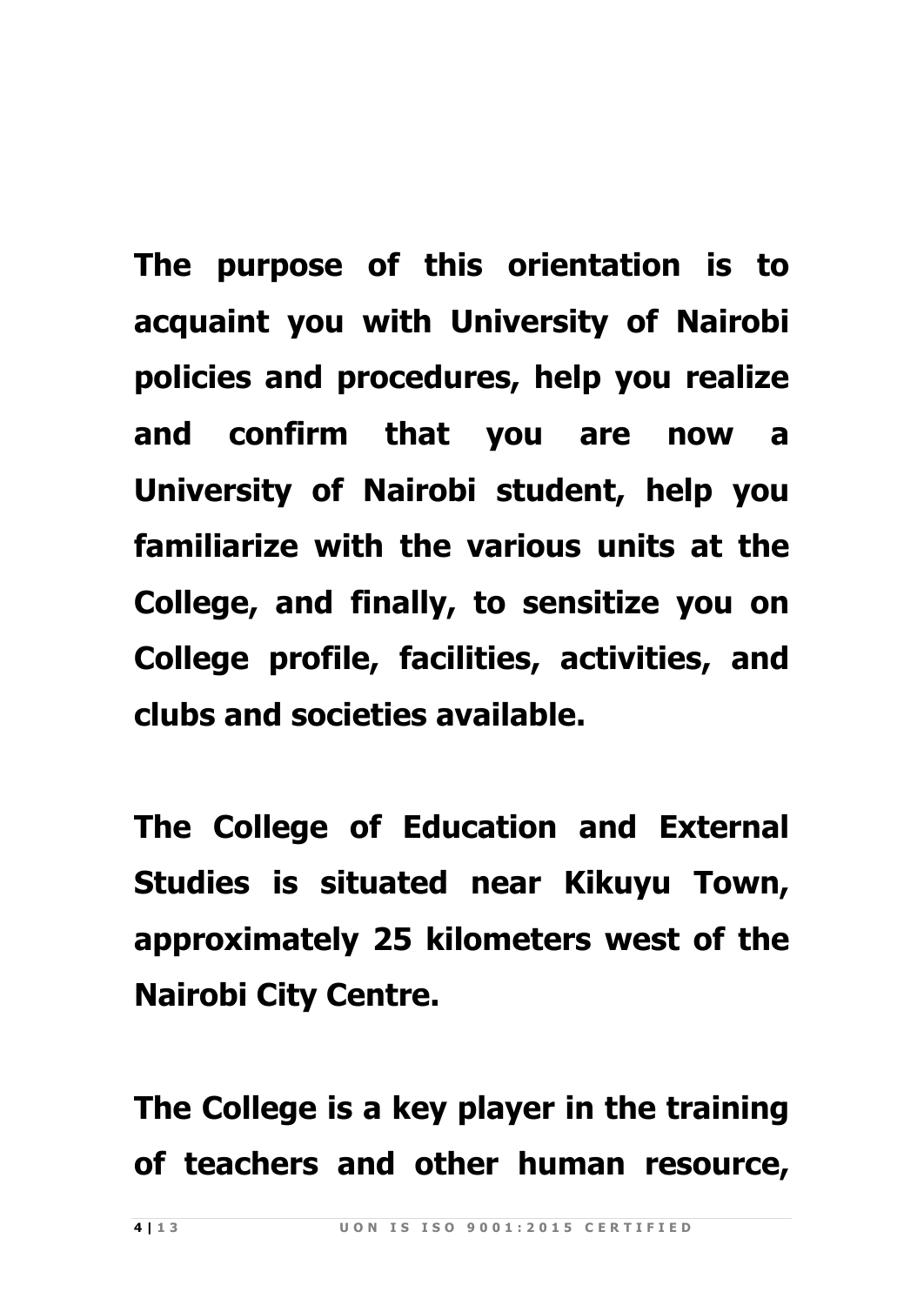**and provision of the necessary basic skills required to manage and ensure successful performance in the Education Sector.** 

**The College of Education and External Studies is one of the six Colleges that make up the University of Nairobi, and its history of training graduate teachers in Kenya dates back to 1966.**

**The College has therefore for almost 55 years helped propel the University of Nairobi to become the premier Institution in Kenya. It has been at the forefront of setting the pace in the development of education in Kenya. I wish to thank you for choosing and planning to join the progressive alumni when you complete your studies.**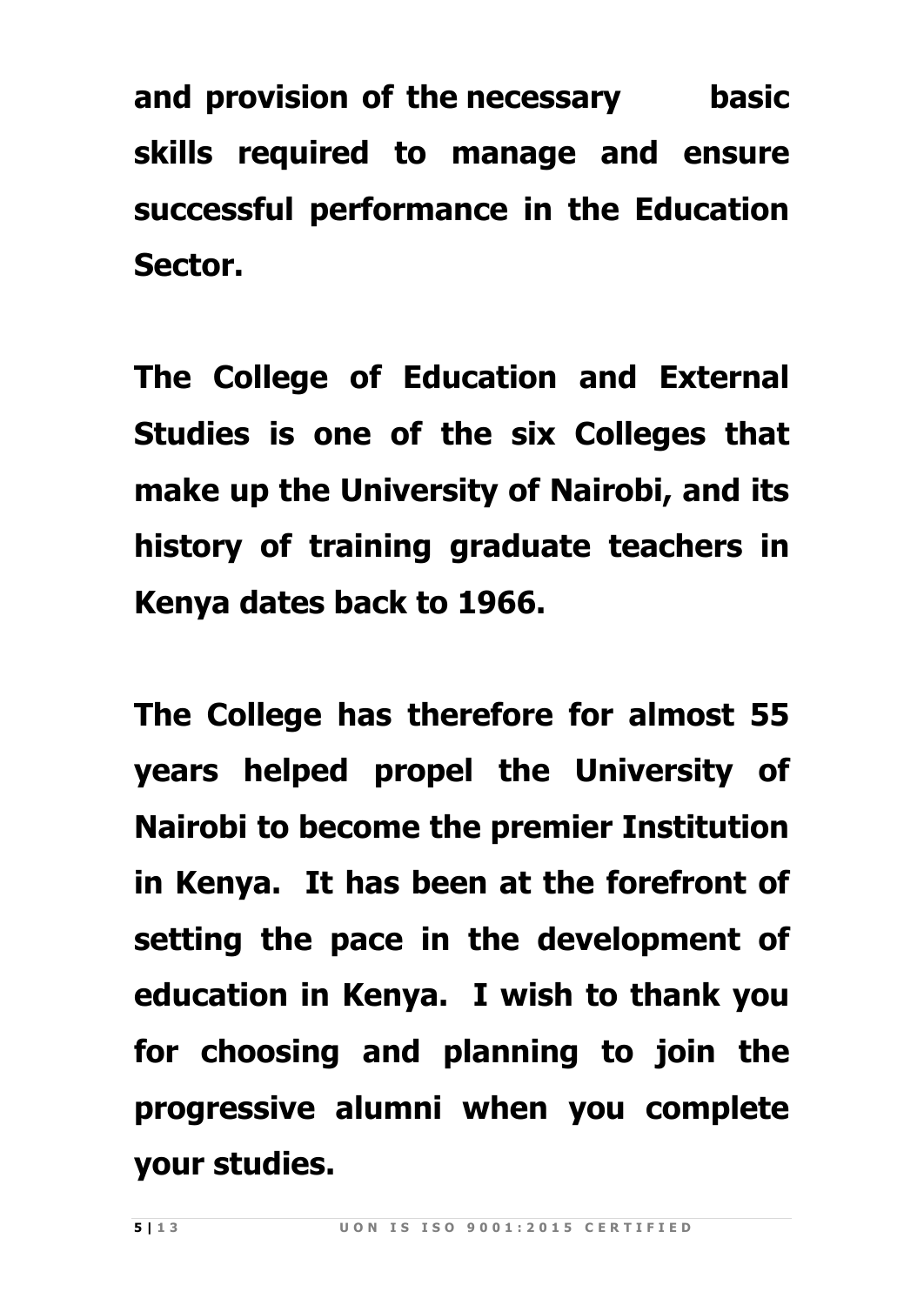**The College has a student population of just over 5000, spread in three Campuses.**

**Kikuyu Campus is the Headquarters of the College and hosts the Bachelor of Education Arts, Bachelor of Education in Early Childhood Education, Bachelor of Education in Physical Education and Sport and ALL postgraduate programmes.** 

**Kenya Science Campus hosts the Bachelor of Education Science and Bachelor of Education ICT programmes, while Kisumu Campus hosts some postgraduate students pursuing masters degrees in Early Childhood Education and Educational Administration and Planning.**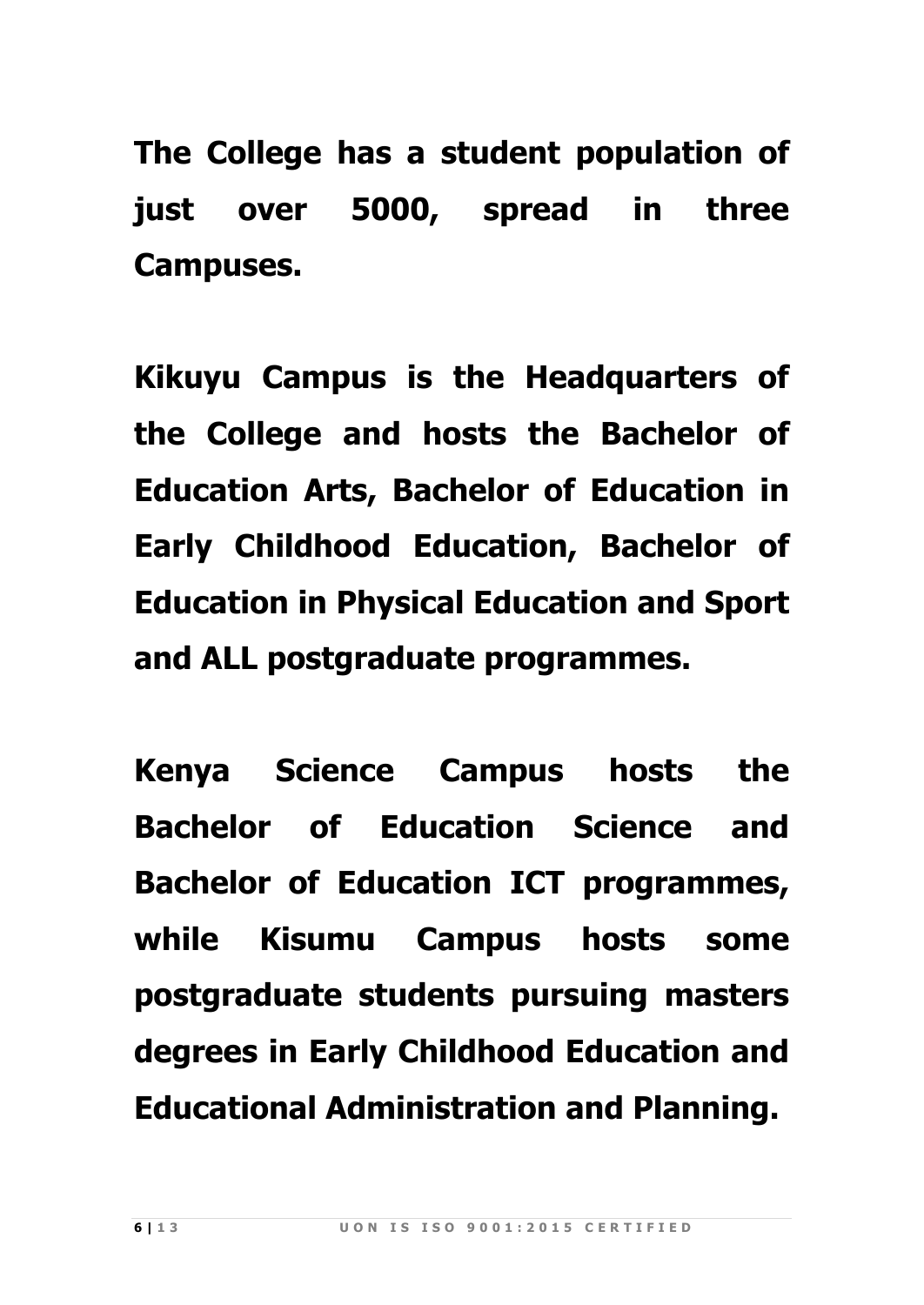**Our Mission is to provide leadership in the realm of educational studies, sports sciences and teacher professional development.**

**The College has modern infrastructure, state-of-the-art science and computer laboratories, back-up extra-curricular facilities and a serene environment conducive to teaching and learning.**

**The College is held in high esteem in Kenya and we expect that you will promote this. As you continue with your studies here, please note that stakeholders such as Teachers Service Commission, Ministry of Education, the Insurance and Banking industry, and various research Institutions will be monitoring you. Good conduct will**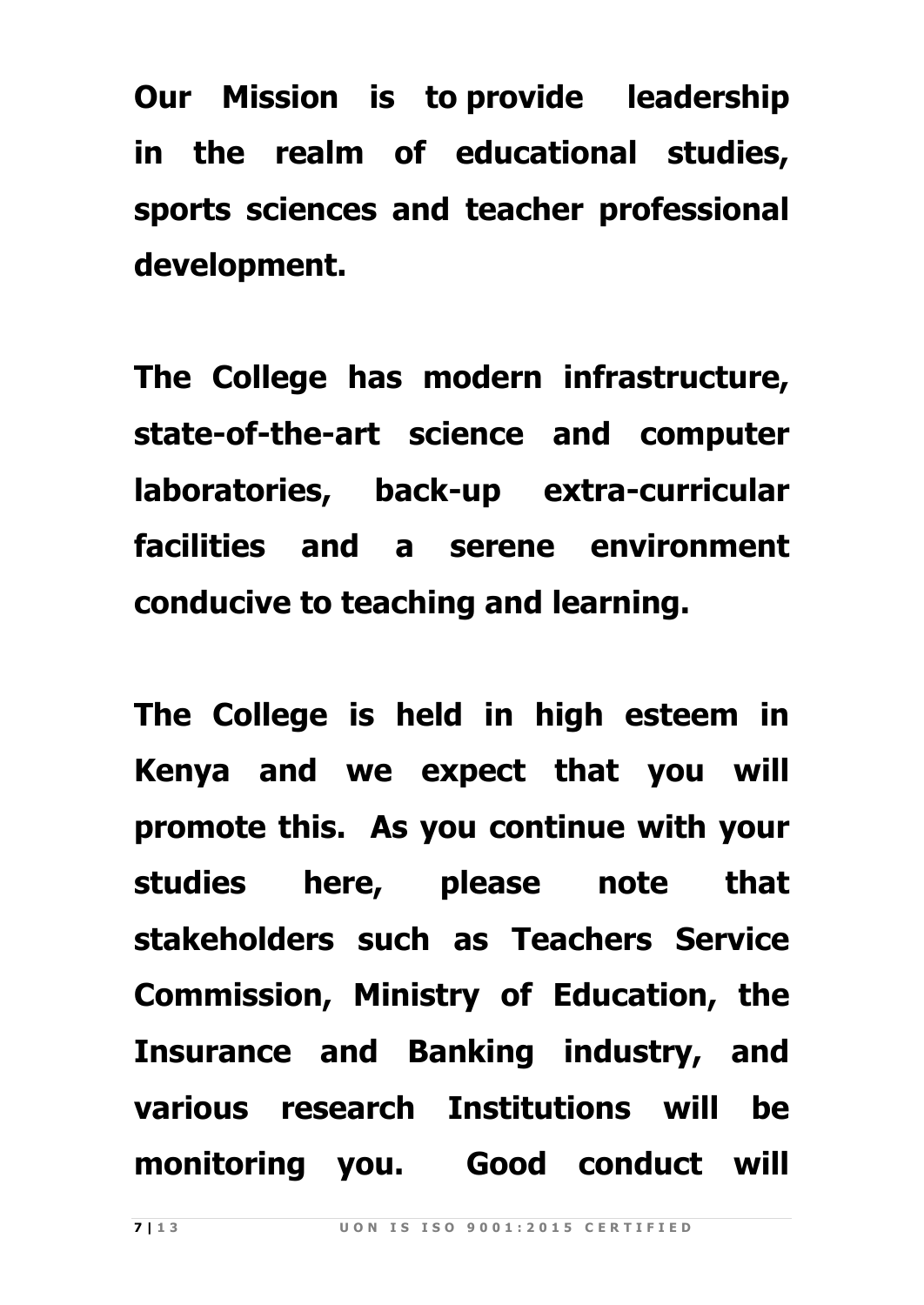**enhance your chances of good future and employability.**

**The College has a strong student mentorship programme. We encourage dialogue in our approach to solving issues affecting students. We encourage students to engage in social and professional activities initiated by student clubs and associations. Students are free to join any club or association of their choice.**

**We encourage student-staff engagement to help monitor progress of their studies. We encourage students to attend training workshops on leadership and soft skills.**

**After successful completion of your studies, you will join thousands of the**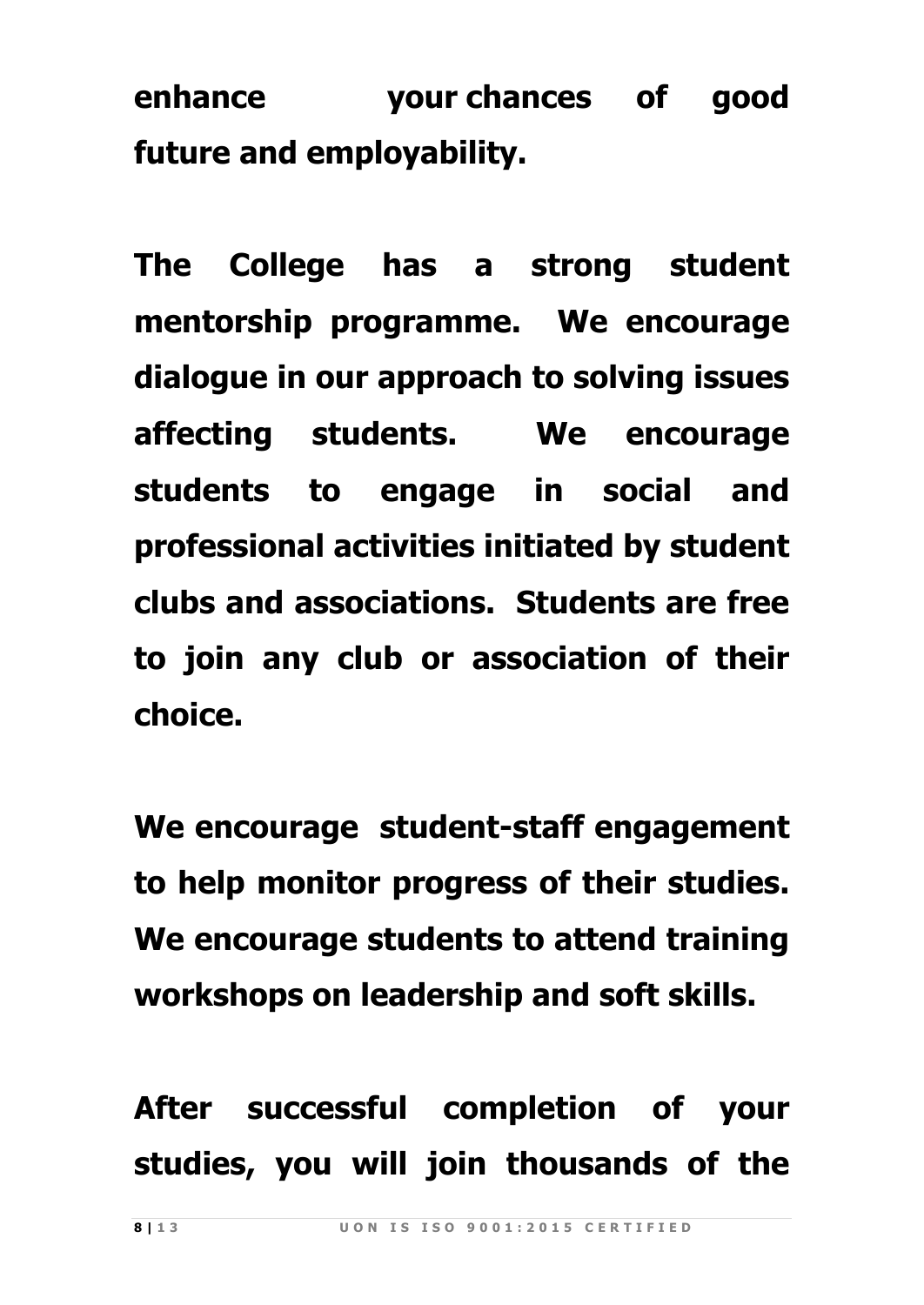**College alumni out there. You will discover that graduates from the College enjoy numerous employment opportunities within and outside Kenya.** 

**In addition to becoming professional graduate teachers in both private and public schools, many have become researchers in educational, industrial, agricultural and technical institutions.** 

**Others have become Information technologists and trainers, curriculum development specialists, educational administrators, marketers and relationship managers in the insurance and banking industry.**

**More still, a good number have become enterprise executives and mentors,**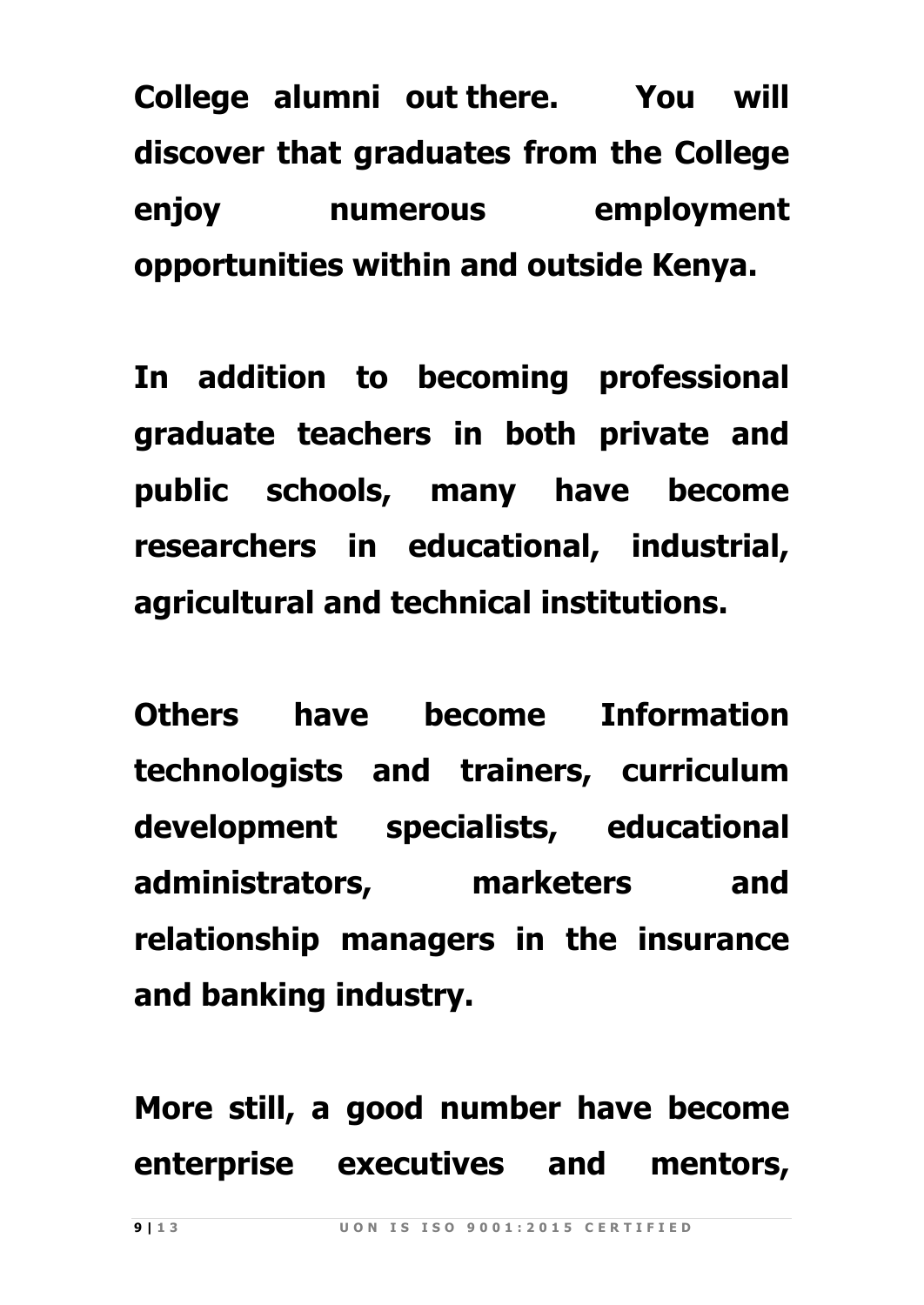**sports coaches, trainers and journalists, as well as wide spectrum business prospectors, entrepreneurs and innovators.**

**Given the brief background, I would like to congratulate you for being selected and admitted to the College of Education and External Studies.**

**I wish to emphasize that whereas you have been admitted to the University, you will be required to abide by the rules and regulations governing the organization, conduct and discipline of students of the University of Nairobi. These are contained in the new Students' Code of Conduct which has been made available to you. You can also access it on the University Website.**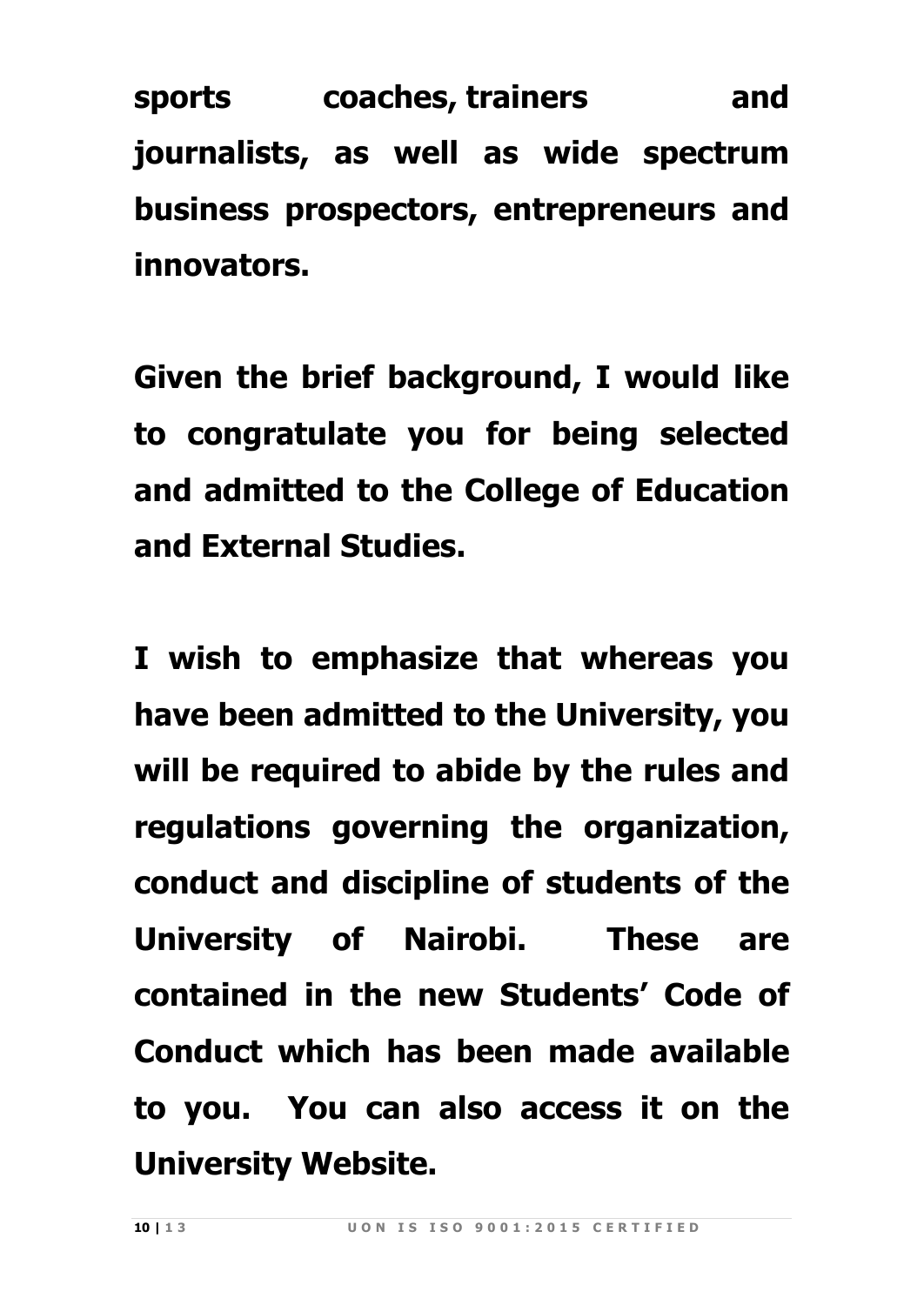**Please read and familiarize yourself with the Code of Conduct to avoid landing into trouble due to misconduct or violation of the guidelines. Every institution has its own rules and regulations. The Students' Code of Conduct is specific for the University of Nairobi students. The Code of Conduct is contained in the Students Information Handbook 2020 which has been availed to all those who have registered. You can also access it on the University website.**

**Violation of the Code of Conduct by for example disrupting peace, not only at the University but also wherever you are at any time, engaging in drunkenness, drug peddling and alcohol and drug abuse, assault, and malicious damage to**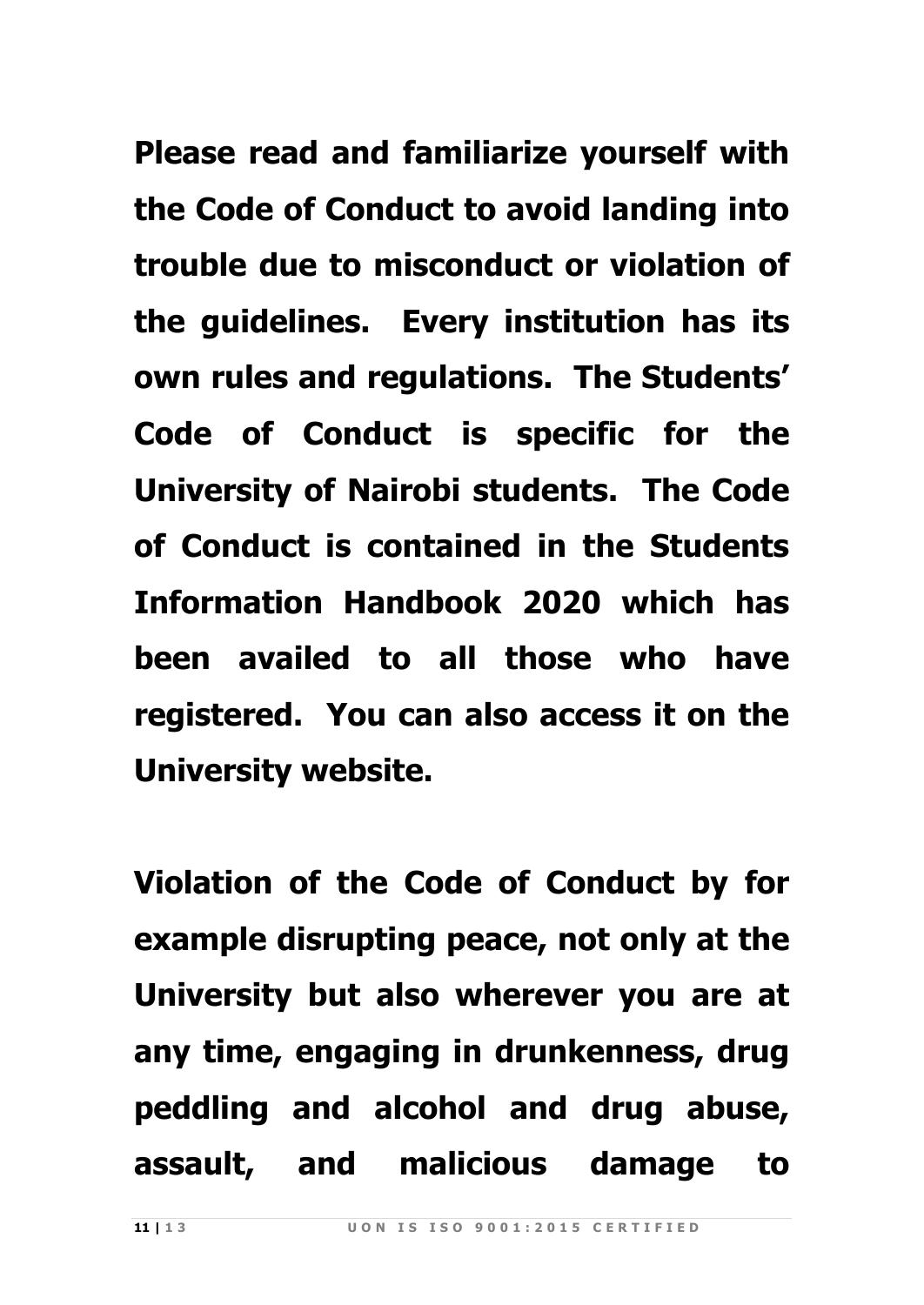**University property may attract penalties such as suspension or expulsion from the University.**

**In this orientation exercise, I am accompanied by other College Managers, including:**

- **1. Deputy Principal, Prof. Horace Ochanda**
- **2. Dean School of Education, Prof. Samson Gunga**
- **3. Director Centre for Pegagogy and Andragogy, Prof. Justus Inyega**
- **4. Chairmen of Departments where you will be registering for the course units in your programmes.**